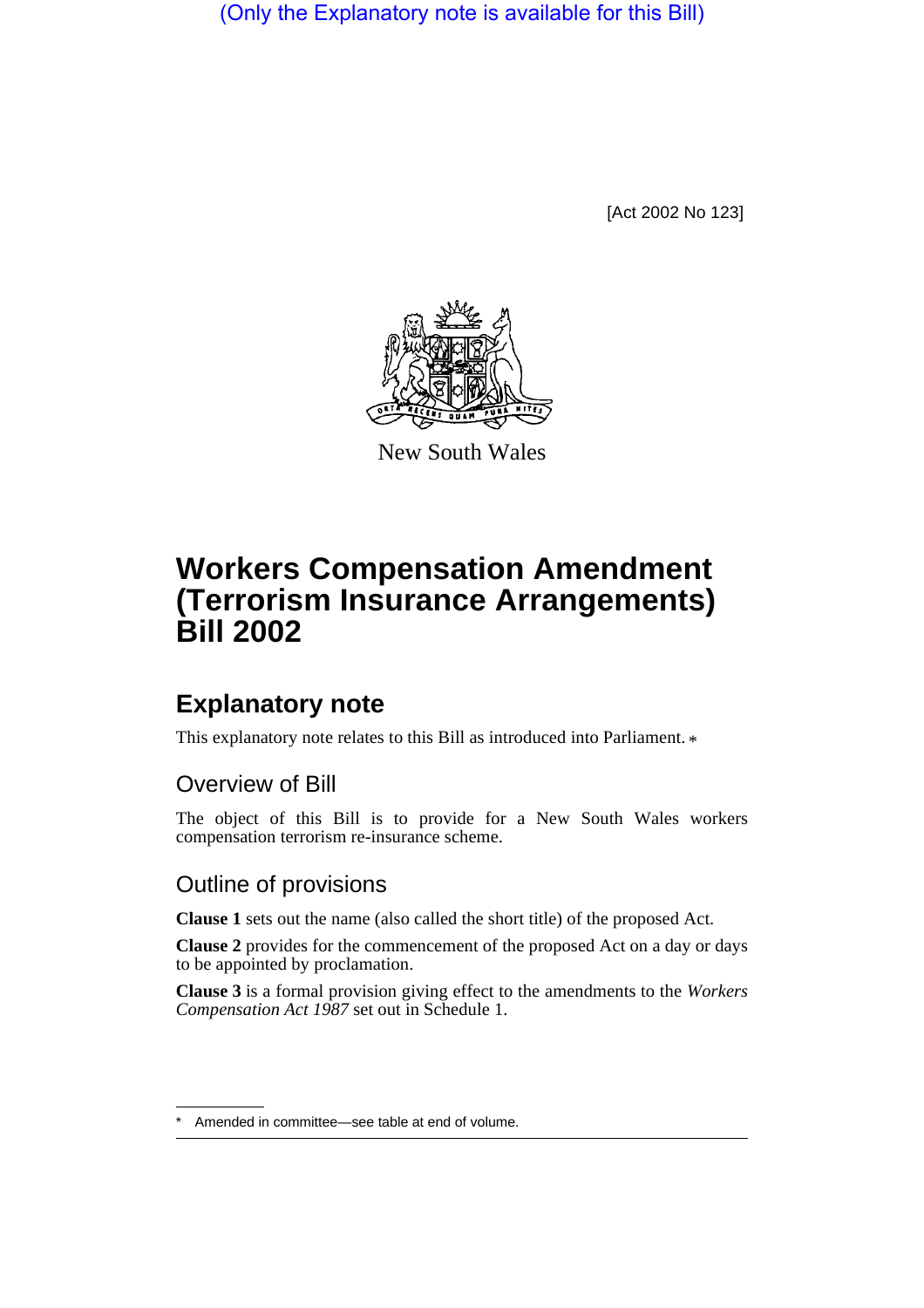Workers Compensation Amendment (Terrorism Insurance Arrangements) Bill 2002 [Act 2002 No 123]

Explanatory note

#### **Schedule 1 Amendment of Workers Compensation Act 1987**

**Schedule 1** inserts proposed Division 8 (proposed sections 239AA–239AL) in Part 7 (Insurance) of the *Workers Compensation Act 1987*.

**Proposed section 239AA** defines certain terms for the purposes of the proposed Division.

**Proposed section 239AB** defines *act of terrorism* for the purposes of the proposed Division.

**Proposed section 239AC** defines *threshold amount* as \$1 million for the purposes of the proposed Division. It also provides that the threshold amount applies in respect of the total amount of claims referred to in the proposed Division, and provides for that amount to be apportioned among the insurers who have a liability in respect of such a claim.

**Proposed section 239AD** enables the Minister to declare (by order published in the Government Gazette) that an act of terrorism has given rise to significant terrorism-related liabilities. However, such a declaration may be made only at the request of an insurer, and only if the Minister is satisfied that the act of terrorism occurred after 4pm on 30 June 2002 (or at any time on any day after that date) and that it has given rise to liabilities for payment by insurers of amounts that, in total, exceed the threshold amount.

**Proposed section 239AE** provides for the establishment of a Terrorism Reinsurance Fund (*TRF*) on the first occasion that a declaration is made under proposed section 239AD.

**Proposed section 239AF** obliges insurers to comply with any requirement of the WorkCover Authority (*the Authority*) to provide it with certain information relating to any liabilities the insurers have incurred (as insurers) in respect of an act of terrorism that is the subject of a request for a declaration under proposed section 239AD.

**Proposed section 239AG** requires the Authority to determine both the total amount to be paid to the TRF and the amount to be contributed by each insurer whenever a declaration is made under proposed section 239AD.

The total amount to be paid to the TRF is the amount that the Authority estimates will be necessary to satisfy all claims in respect of the act of terrorism specified in the declaration, less the greater of the total of the maximum amounts payable to insurers under contracts or arrangements for re-insurance in respect of liability for claims arising from the act of terrorism and the threshold amount.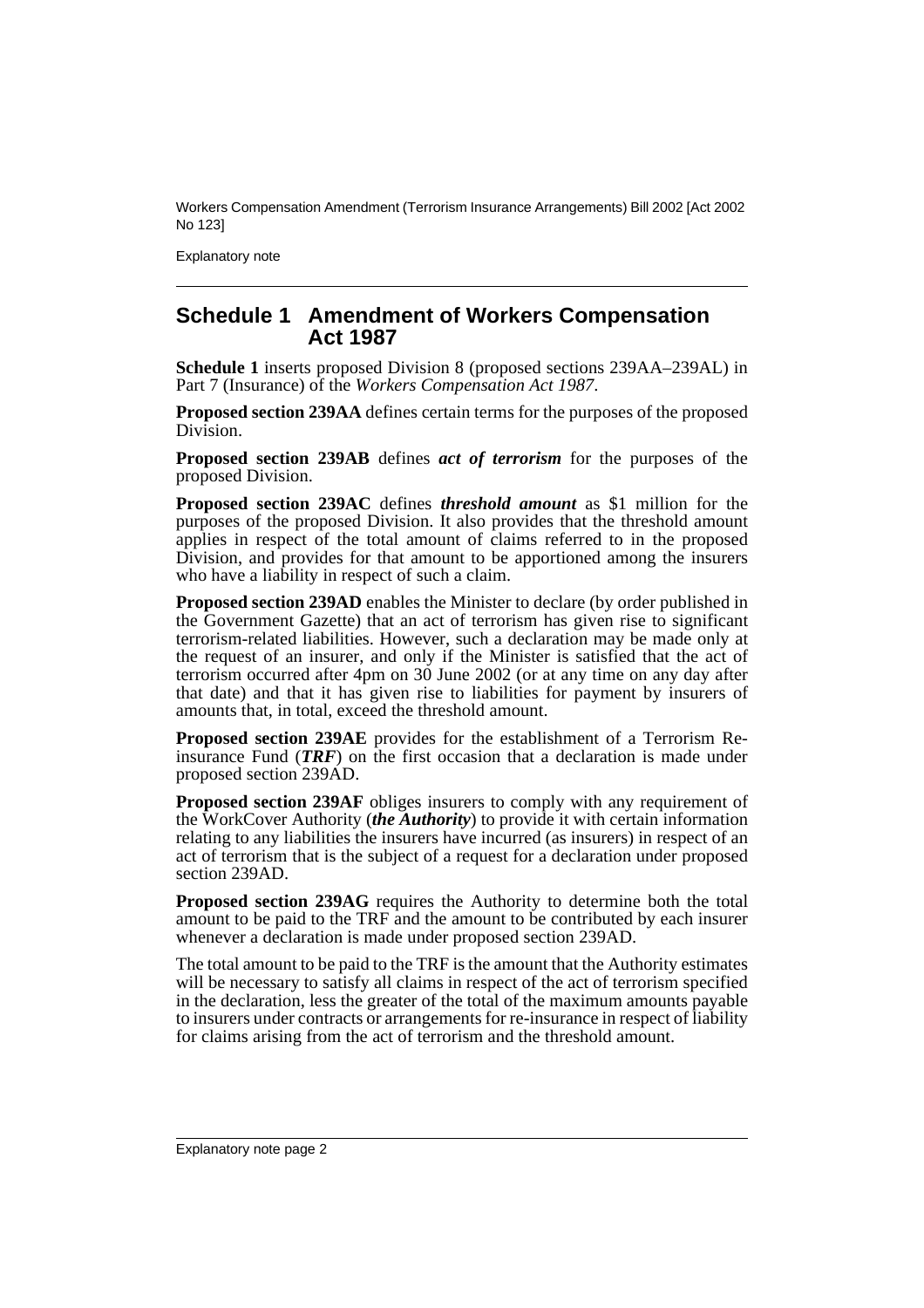Workers Compensation Amendment (Terrorism Insurance Arrangements) Bill 2002 [Act 2002 No 123]

Explanatory note

The amount to be contributed by each insurer is to be calculated in accordance with the formula specified in the proposed section. The Authority must give each insurer written notice of the amount due from it and the date by which the amount must be paid. The notice may (but need not) offset any amount to be reimbursed to the insurer under proposed section 239AH. Failure to pay in accordance with the notice constitutes an offence, and the Authority may recover the money (plus interest at the rate prescribed by the regulations made under the Act) as a debt.

**Proposed section 239AH** permits the Authority to make partial reimbursements, out of the TRF, of the amounts paid by insurers in respect of claims arising from the act of terrorism specified in a declaration under proposed section 239AD. A reimbursement may be made only if the insurer applies for it and the Authority is satisfied that the insurer has, in respect of those claims, made the payments specified in the application and that the amount to be reimbursed is no more than the total amount paid by the insurer less the *insurer's excess* (as defined in the proposed section).

**Proposed section 239AI** permits the Authority to apply all or part of the amount to be reimbursed to an insurer under proposed section 239AH so as to reduce the amount of any money due from and unpaid by the insurer under proposed section 239AG (including money by way of interest calculated on the amount originally demanded under that section). If it does this, the Authority must make any necessary adjustments and give the insurer written notice of the way in which the reimbursement (or part of the reimbursement) was applied, any adjustments that were made, and the amount (if any) that remains due from the insurer after the application of the reimbursement (or part of the reimbursement).

**Proposed section 239AJ** provides that, if a reimbursement is made to an insurer, the Authority is subrogated (to the extent of the reimbursement) to all the rights and remedies of the insurer against any other person in respect of recovery of the money paid by the insurer in relation to the relevant claim.

**Proposed section 239AK** enables regulations under the Act to make provision for or with respect to the TRF generally and specifies some particular matters that may be the subject of such regulations (such as the circumstances and manner in which money standing to the credit of the TRF may be distributed to insurers otherwise than by way of reimbursement under proposed section 239AH). The proposed section also permits the regulations to exempt any specified insurer or class of insurers from the operation of all or any of the provisions of the proposed Division in such circumstances (if any), and subject to such conditions (if any), as may be specified in the regulations.